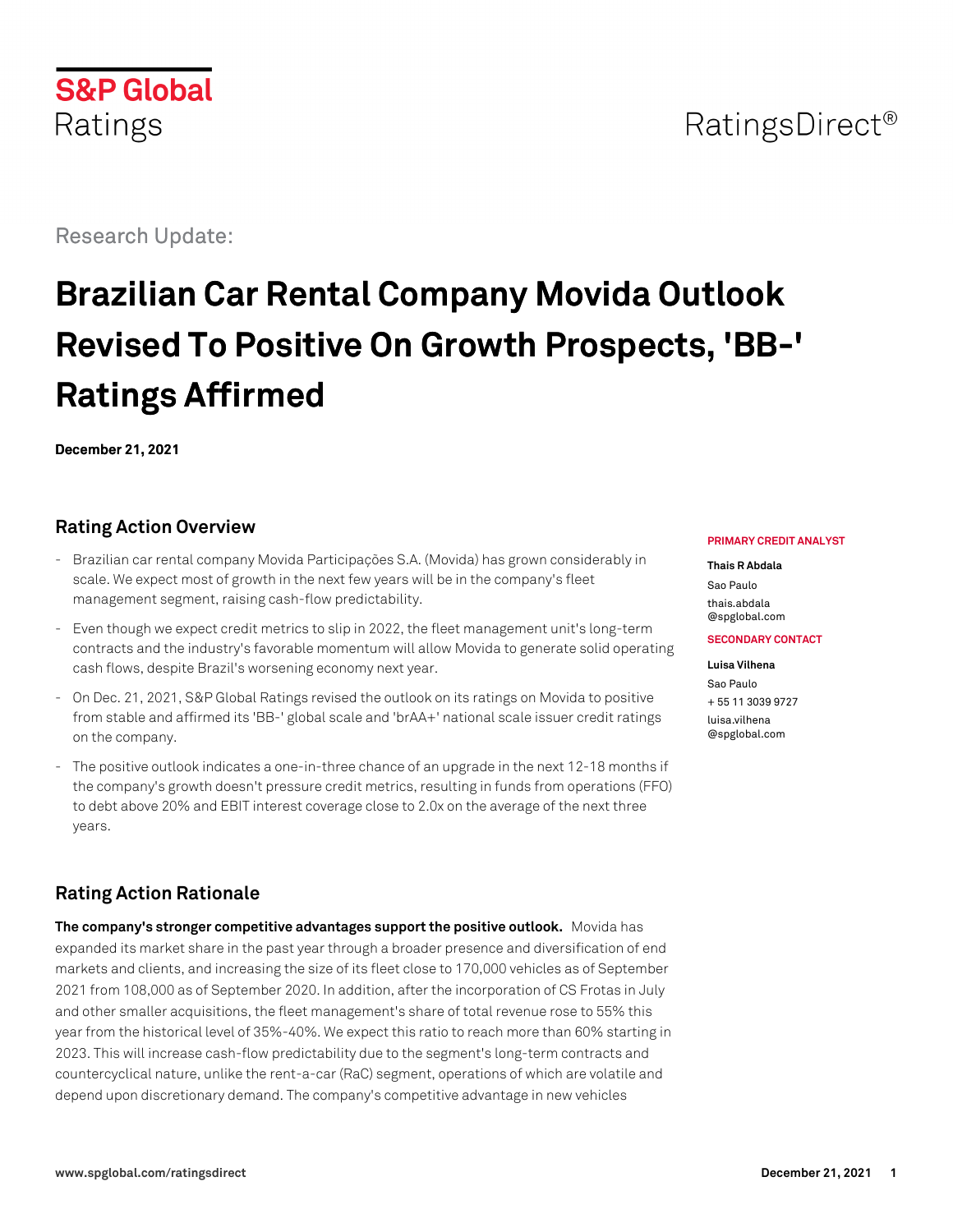sourcing has risen, amid automakers' supply-chain disruptions, allowing Movida to increase its fleet organically. Moreover, we don't assume major changes in competitive conditions in the car rental industry following the merger of Movida's two major competitors, Localiza Rent a Car S.A. (global scale: BB+/Stable/--; nationals scale: brAAA/Stable/--) and Unidas S.A. (brAAA/Stable/--) next year. Once that occurs, Movida will be the second-largest player in the industry.

Due to these factors, we revised our assessment of the company's busines risk profile to fair from weak. On the other hand, the final rating remains the same, because credit metrics will be somewhat pressured next year mainly due to much higher base interest rates. If Movida expands its scale without weakening credit metrics beyond our expectations or its profitability, we could raise the ratings in the next 12-18 months.

**Expected growth despite Brazil's weakening economy in 2022.** We expect the car rental industry in Brazil to continue growing despite likely feeble economic growth, uncertainties due to presidential election, and higher interest rate and inflation. We understand that the company can ramp up, because we continue to see stronger rates and demand in the RaC segment, high prices for used cars, and the resilience of Movida's fleet management segment. Moreover, the company has improved its used-car sales unit and that its current scale and its focus on the fleet management segment would allow it to grow even if industry conditions weaken.

**Higher interest burden to be offset mainly in 2023.** Movida issued more than R\$10 billion in debt during 2021, consisting of the notes issuance, and add-on to the existing notes and debentures in the local market. Most of the company's issuances are to fund capital expenditures (capex) in 2022, given potential uncertainties in credit markets. We forecast the company's net debt to jump close to R\$6.1 billion in 2021 and R\$9 billion - R\$10 billion in 2022 from R\$2.8 billion in 2020, given higher capex for fleet growth. This, coupled with significantly higher interest rates in Brazil, will increase the company's interest burden significantly, weakening credit metrics in 2022. But we expect the latter to improve starting in 2023, assuming declining interest rates and as the company's expansion gains strength.

#### **Outlook**

The positive outlook reflects a one-in-three chance of an upgrade if Movida consolidates its business position in the fleet management segment while its RaC and used-car sale units remain profitable. We expect the company to maintain margins in the 20%-25% range in the future, declining somewhat compared with current levels, but still higher than historical figures, given still profitable used-car sales structure even if vehicle prices return to normal levels. We expect EBIT interest coverage close to 2.0x and FFO to debt of about 20% in the next three years.

#### **Upside scenario**

We could raise the ratings in the next 12-18 months if Movida's scale, revenue, and cash flows grow without pressuring credit metrics. In this scenario, we would see FFO to debt of more than 20% and EBIT interest coverage close to 2.0x. Additionally, an upgrade would depend on the same rating action on its parent company, Simpar S.A., and on solid liquidity position that would allow Movida to withstand a hypothetical sovereign default scenario of Brazil (BB-/Stable/B).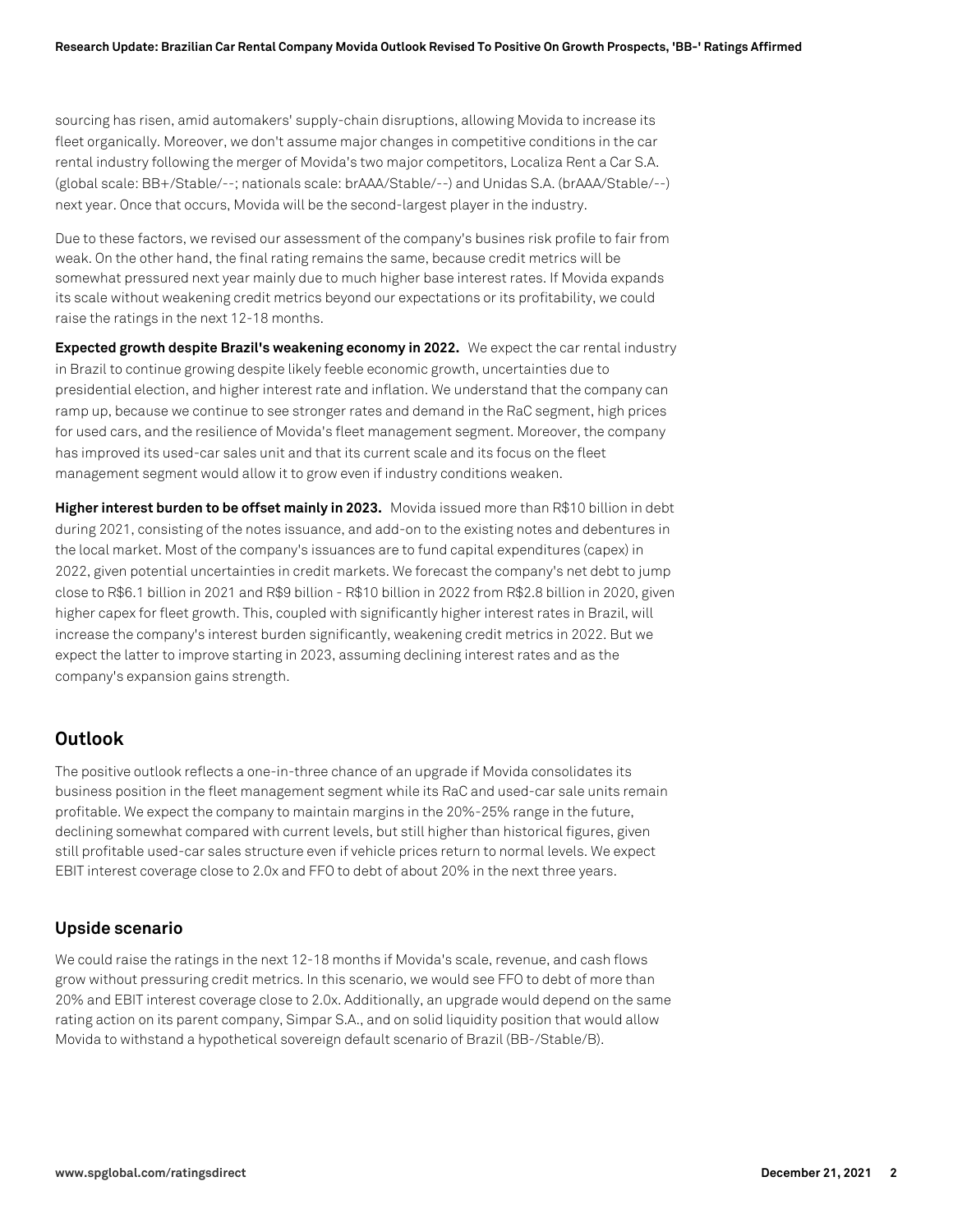#### **Downside scenario**

We could revise the outlook to stable if the company's growth pace doesn't materialize due to lower-than-expected demand for the RaC and fleet management segments, along with lower activity in used-car sales. In this scenario, we would see weaker cash flows, resulting in EBIT interest coverage below 1.7x and FFO to debt closer to 15%.

#### **Our Base-Case Scenario**

- Brazil's GDP growth of 4.8% in 2021, 0.8% in 2022. and 2.0% in 2023, influencing overall demand and pricing power in fleet management business.
- Brazil's average inflation of about 8.2% in 2021, 7.7% in 2022, and 4.0% in 2023, affecting labor-related and fleet-maintenance prices.
- Average short-term policy rates of 5.6% in 2021, 10.3% in 2022, and 9.6% in 2023, compared with 2.4% at the end of 2020, affecting funding costs and rates of new fleet management contracts.
- Total consolidated fleet at year-end of about 170,000 cars in 2021, 190,000 in 2022, and 210,00 in 2023. We consider that the company will continue allocating 55%-60% of its vehicles to the fleet management segment and 40%-45% to the RaC unit in 2022, but to increase consistently to 60% and 40%, respectively, starting in 2023.
- Average capacity utilization rate in the RaC business of about 90% in the next few years.
- Fleet management rates to increases about 5% in 2021, 8% in 2022, close to 20% in 2023, and continue increasing afterwards, as the company is expanding its fleet, impacting pricing of renewal contracts.
- Average RaC daily rates growing 15% in 2021, above 30% in 2022, and close to 20% in 2023, reflecting the strong demand in the sector, but also a more premium vehicle mix.
- Net capex of about R\$5.2 billion in 2021, R\$5.3 billion in 2022, and R\$4.2 billion in 2023 to support fleet expansion.
- Used-car sale revenue of about R\$2.6 billion in 2021, close to R\$5 billion in 2022, and R\$8 billion in 2023.
- Dividend distribution of 25% of the previous years' net income in the next few years.

Based on these assumptions, we arrive at the following credit metrics:

- Net revenue of R\$5.4 billion in 2021, R\$9.7 billion in 2022, and R\$14.2 billion in 2023, compared with about R\$4.1 billion in 2020.
- Adjusted EBIT of close to R\$2 billion in 2021, R\$3 billion in 2022, and R\$3.2 billion in 2023, compared with close to R\$540 million in 2020.
- FFO of close to R\$1.3 billion in 2021, R\$1.6 billion in 2022, and R\$2.5 billion in 2023, compared with about R\$646 million in 2020.
- EBIT interest coverage of 2.7x in 2021, and 1.7x-2.1x in 2022 and 2023, compared with 2.6x in 2020.
- FFO to net debt of close to 22% in 2021, 15%-18% in 2022 and 19%-22% in 2023, compared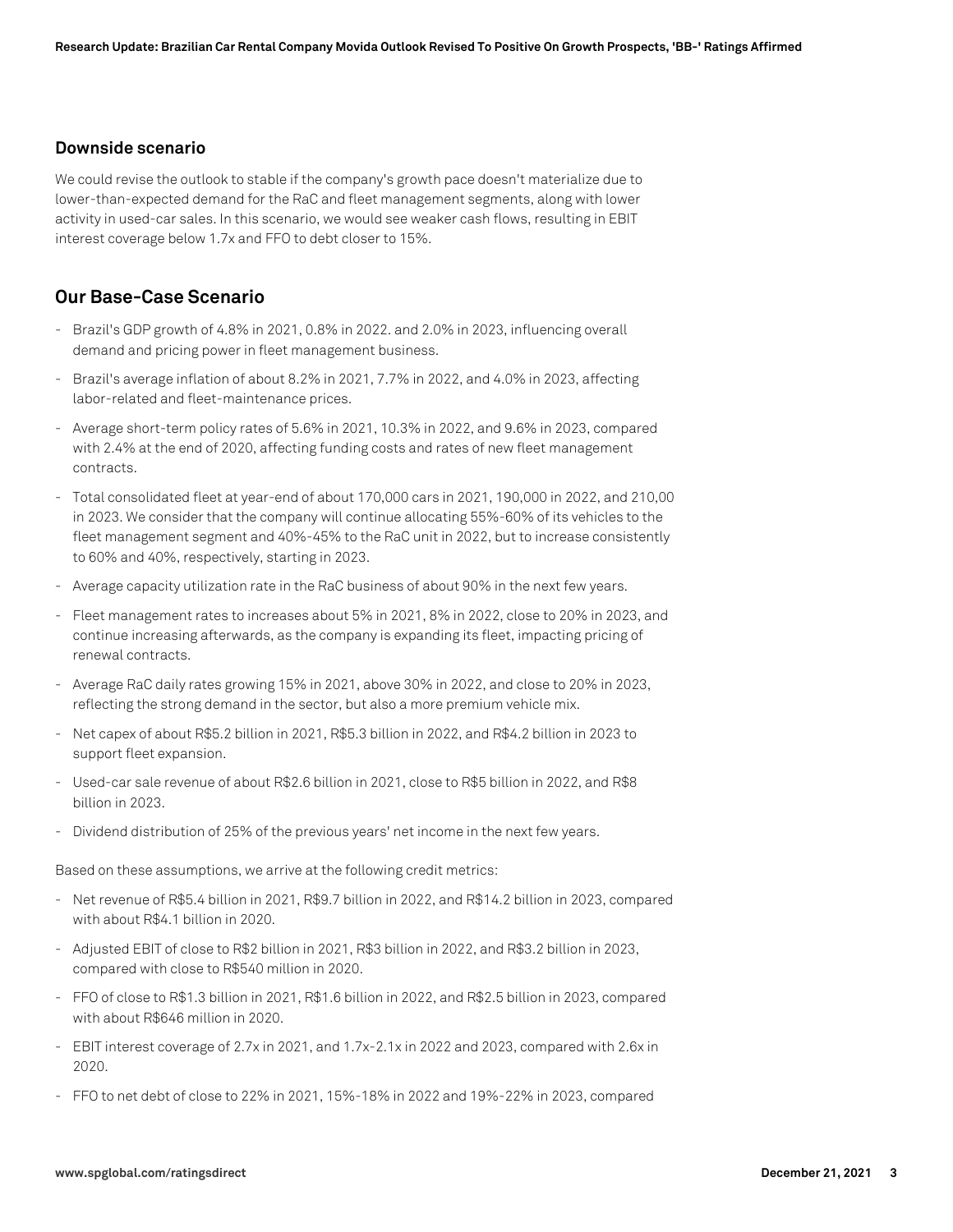with about 22.6% in 2020.

#### **Ratings Score Snapshot**

Issuer credit rating:

- Global Scale: BB-/Positive/--
- National Scale: brAA+/Positive/--

Business risk Profile: Fair

- Country risk: Moderately high
- Industry risk: Intermediate
- Competitive position: Fair

Financial risk Profile: Significant

- Cash flow/Leverage: Significant

#### Anchor: bb-

Modifiers

- Diversification/Portfolio effect: Neutral (no impact)
- Capital structure: Neutral (no impact)
- Liquidity: Adequate (no impact)
- Financial policy: Neutral (no impact)
- Management and governance: Fair (no impact)
- Comparable rating analysis: Negative (-1 notch)

Stand-alone credit profile: bb-

ESG Credit Indicators: E-2 S-2 G-3

#### **Related Criteria**

- General Criteria: Environmental, Social, And Governance Principles In Credit Ratings, Oct. 10, 2021
- General Criteria: Group Rating Methodology, July 1, 2019
- Criteria | Corporates | General: Corporate Methodology: Ratios And Adjustments, April 1, 2019
- General Criteria: Methodology For National And Regional Scale Credit Ratings, June 25, 2018
- Criteria | Corporates | Industrials: Key Credit Factors For The Operating Leasing Industry, Dec. 14, 2016
- Criteria | Corporates | General: Recovery Rating Criteria For Speculative-Grade Corporate Issuers, Dec. 7, 2016
- Criteria | Corporates | Recovery: Methodology: Jurisdiction Ranking Assessments, Jan. 20, 2016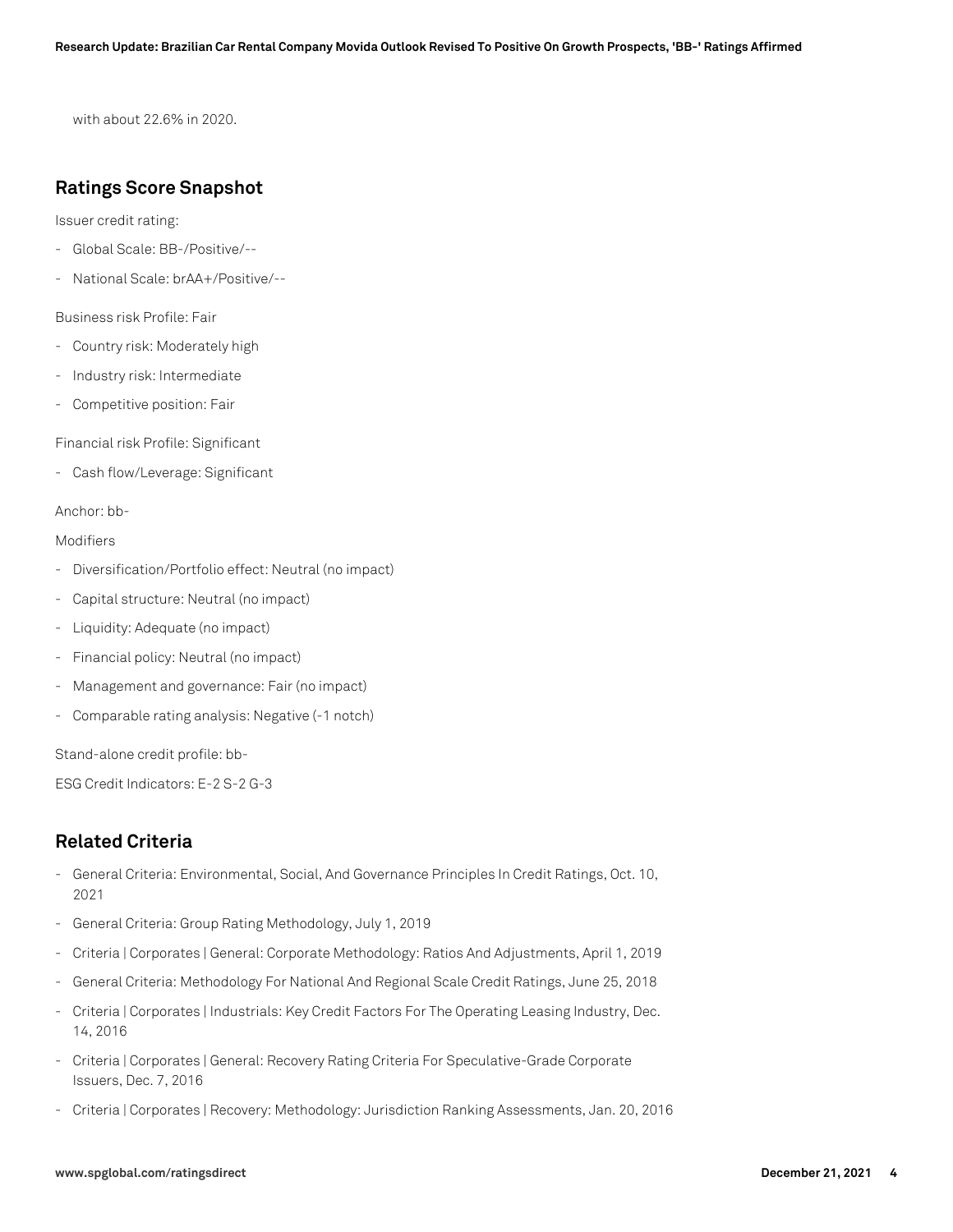- Criteria | Corporates | General: Methodology And Assumptions: Liquidity Descriptors For Global Corporate Issuers, Dec. 16, 2014
- General Criteria: Ratings Above The Sovereign--Corporate And Government Ratings: Methodology And Assumptions, Nov. 19, 2013
- Criteria | Corporates | General: Corporate Methodology, Nov. 19, 2013
- General Criteria: Country Risk Assessment Methodology And Assumptions, Nov. 19, 2013
- General Criteria: Methodology: Industry Risk, Nov. 19, 2013
- General Criteria: Methodology: Management And Governance Credit Factors For Corporate Entities, Nov. 13, 2012
- General Criteria: Principles Of Credit Ratings, Feb. 16, 2011

#### **Ratings List**

#### **Ratings Affirmed; CreditWatch/Outlook Action**

|                                 | Т٥              | From                              |
|---------------------------------|-----------------|-----------------------------------|
| Movida Participacoes S.A.       |                 |                                   |
| Issuer Credit Rating            | BB-/Positive/-- | BB-/Stable/--                     |
| Brazil National Scale           |                 | brAA+/Positive/-- brAA+/Stable/-- |
| Movida Locacao de Veiculos S.A. |                 |                                   |
| <b>Issuer Credit Rating</b>     |                 |                                   |
| Brazil National Scale           |                 | brAA+/Positive/-- brAA+/Stable/-- |
| <b>Ratings Affirmed</b>         |                 |                                   |
| Movida Participacoes S.A.       |                 |                                   |
| Senior Unsecured                | $brAA+$         |                                   |
| Recovery Rating                 | 3(65%)          |                                   |
| <b>Movida Europe</b>            |                 |                                   |
| Senior Unsecured                | BB-             |                                   |
| Recovery Rating                 | 3(65%)          |                                   |

Certain terms used in this report, particularly certain adjectives used to express our view on rating relevant factors, have specific meanings ascribed to them in our criteria, and should therefore be read in conjunction with such criteria. Please see Ratings Criteria at www.standardandpoors.com for further information. Complete ratings information is available to subscribers of RatingsDirect at www.capitaliq.com. All ratings affected by this rating action can be found on S&P Global Ratings' public website at www.standardandpoors.com. Use the Ratings search box located in the left column.